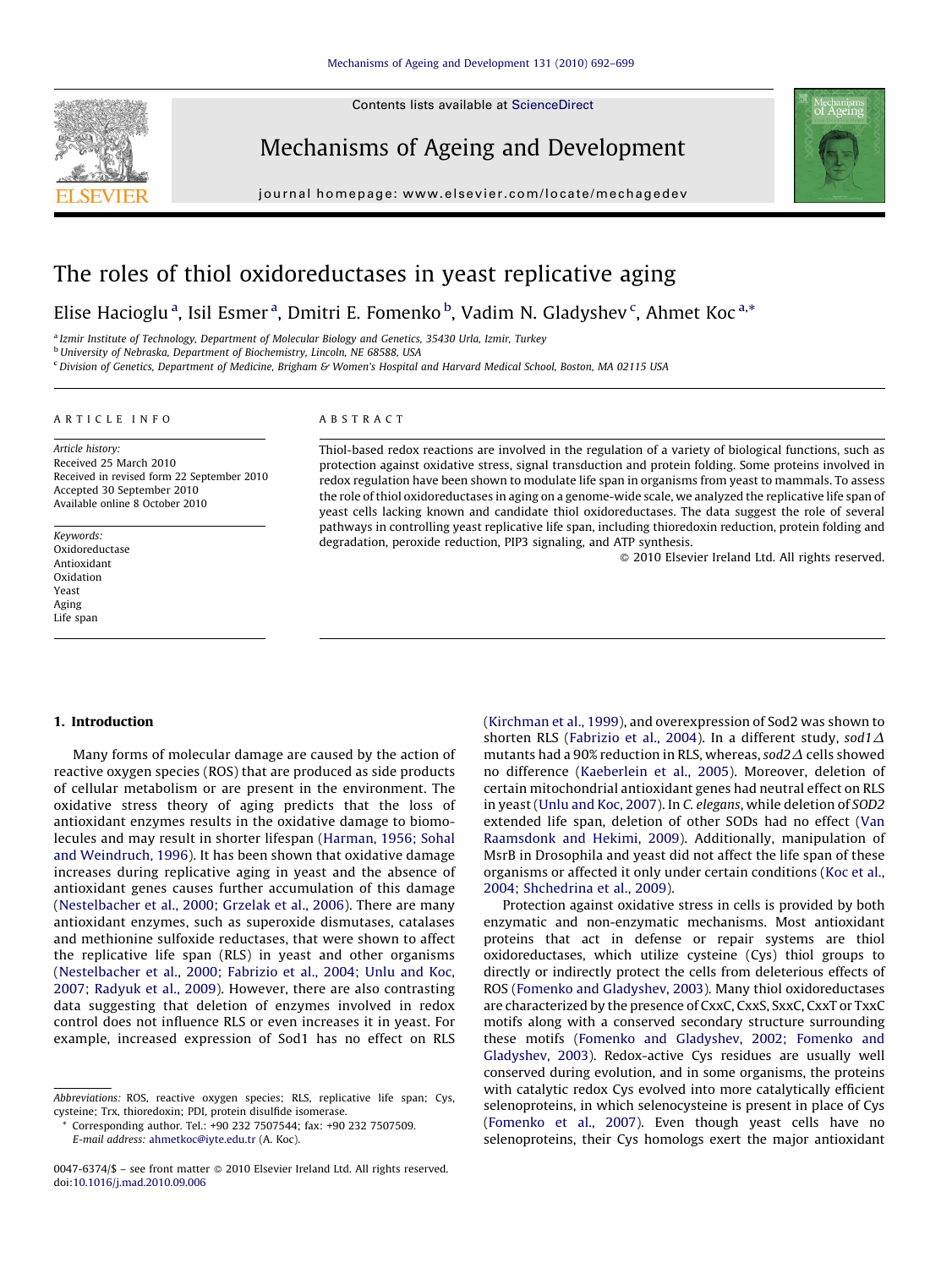function in cells. Such thiol oxidoreductases can be identified by bioinformatics approaches [\(Fomenko et al., 2007\)](#page-6-0).

Here, we analyzed a set of yeast thiol oxidoreductases, including known and predicted proteins, and determined the effect of their deletion on the replicative life span of Saccharomyces cerevisiae. In our screen, we identified new genes, whose deficiency shortens life span. The data suggest the role of protein folding and degradation, ATP synthesis, peroxide reduction, PIP3 signaling and thioredoxin reduction pathways in the determination of yeast replicative life span.

#### 2. Materials and methods

#### 2.1. Yeast strains and growth

WT strains BY4741 and BY4742 (MATa his3 leu2 met15 ura3) and their isogenic deletion mutants were obtained from the yeast deletion collection set (Invitrogen). Cells were grown on YPD agar (1% yeast extract, 2% peptone, 2% dextrose and 2% agar) media. The strain lacking TRR1 gene was constructed by the single step gene replacement procedure using the HIS3 gene as the disruption and the selection marker. Transformants were selected on YNB-His (Yeast nitrogen base) medium containing 1 mM N-acetyl Cys and deletion of TRR1 gene was confirmed by PCR.

#### 2.2. Replicative life span analyses

Cells were grown on YPD agar for 2 days prior to life span analysis. For each strain, 25 daughter cells (starter mothers) were collected and lined up by a micromanipulator on agar plates. New buds (daughters) from these virgin cells were removed and discarded as they formed. This process continued until cells ceased dividing. Life span was determined as the total number of daughter cells that each mother cell generated. In the initial screen, we analyzed the life span of five cells per strain to identify candidate mutants with altered life spans. Subsequently, 25 cells per each strain affected in the initial screen were analyzed three times.

### 2.3. Diamide tolerance

Overnight cultures were serially diluted to OD $_{600}$  values of 2  $\times$  10 $^{-1}$ , 2  $\times$  10 $^{-2}$ ,  $2\times 10^{-3}$ , and  $2\times 10^{-4}$ . 5  $\mu$ l of each dilution was dropped on YPD plates containing 2.0 mM and 2.5 mM diamide. After 2 days of incubation, plates were photographed. Experiments were repeated five times.

#### 2.4. Hydrogen peroxide sensitivity

A halo assay was performed to assess the sensitivity of cells to hydrogen peroxide [\(Machado et al., 1997\)](#page-6-0). Briefly, cells were grown in liquid YPD overnight and their  $OD_{600}$  values were adjusted to 0.2. A 400  $\mu$ l aliquot from each culture was transferred onto a YPD plate and dried for 30 min. Then, 5  $\mu$ l of 8.8 M hydrogen peroxide was administered to the center of the plate and incubated at 30 $\degree$ C overnight. Radius of the clear zone in the center of each plate was measured with a ruler. Assays were performed four times for each strain.

#### 2.5. Analysis of the S. cerevisiae environmental stress dataset

Yeast environmental stress microarray dataset was downloaded from Stanford Yeast Stress web site [\(http://genome-www.stanford.edu/yeast\\_stress/](http://genome-www.stanford.edu/yeast_stress/)) [\(Gasch](#page-6-0) [et al., 2000](#page-6-0)). Data for thiol oxidoreductases and candidate genes were extracted using a Perl script.

#### 2.6. Identification of yeast thiol oxidoreductases and candidate proteins

Known and candidate thiol oxidoreductases were identified as described in [Fomenko and Gladyshev \(2002, 2003\).](#page-6-0) Briefly, proteins with potential redox motifs (CxxC, CxxS, SxxC, CxxT, and TxxC) were extracted using a Perl script. Conservation of Cys in redox motifs was determined using position-specific iterated BLAST (PSI BLAST) from NCBI. Nonredundant protein database from NCBI (September 2008) was used in the PSI-BLAST search with the following parameters: expectation value, 0.0001; number of iterations, 3; and expectation value for multipass model, 0.01. PSI BLAST output was filtered with Perl script and Cys with more than 75% identity among homologs were further considered. PSI PRED was used for secondary structure prediction. Proteins that contained a conserved redox motif in the context of  $\beta$ -C/S/TxxC/S/T- $\alpha$  secondary structure or contained a helix downstream of the redox motif were manually analyzed for sequence homology to proteins with known function with PSI-BLAST. Metalbinding proteins were filtered based on sequence similarity to known metalbinding proteins. In addition, known yeast thiol oxidoreductases were identified using sequence similarity to known thiol oxidoreductases using NCBI BLAST standalone program with expectation value – 0.01.

## 3. Results and discussion

# 3.1. Yeast thiol oxidoreductases

[Table 1](#page-2-0) shows a set of known thiol oxidoreductases in S. cerevisiae that were analyzed in these study. Interestingly, 27 of these proteins possess a thioredoxin fold. For example, the yeast proteome includes five peroxiredoxins, three glutathione peroxidases, three thioredoxins, five disulfide isomerases, and eight glutaredoxin-like proteins (five of those are monothiol glutaredoxins).

We previously demonstrated that conserved  $Cxx(C|S|T)$ ,  $(C|S|T)$ xxC (x is any amino acid) sequences, when present in the context of a simple secondary structure pattern, can be used as a predictor of thiol oxidoreductase function. This approach is not limited to specific structural folds and protein families and allows identification of known thiol oxidoreductases [\(Fomenko and Gladyshev, 2002,](#page-6-0) [2003](#page-6-0)). We searched the S. cerevisiae protein set with this method and then filtered out metal-coordinating and structural Cys with PROSITE patterns and profiles, comparison with 3D structures from PDB and by sequence similarity to proteins known to use Cys for metal coordination. As a result, most of the known thiol oxidoreductases and 31 additional proteins with potential redox or redox-regulated Cys were identified ([Table 2\)](#page-2-0). Candidate thiol oxidoreductases are represented by distinct protein families and redox functions of these proteins require further experimental confirmation.

## 3.2. Replicative life span analyses of mutants

To determine whether the absence of individual thiol oxidoreductases influences life span of yeast cells, we performed replicative lifespan (RLS) analyses for 62 mutants shown in [Tables 1 and 2](#page-2-0). Three genes shown in [Table 1,](#page-2-0) PDI1, ERV1 and ERO1, are essential for viability and their mutants were not analyzed. Due to a high number of samples, only five cells from each strain were analyzed in the initial screen, and 15 mutants were identified whose life span was reduced by 20% or more. In subsequent analyses 25 cells were followed for each selected mutant and a shortened life span of 11 mutants was confirmed by independent assays.

Thioredoxin system components. Thioredoxin and glutaredoxin systems are two major redox regulatory systems in cells. Deletion of two thioredoxin-dependent peroxidases, TSA1 and PRX1, decreased life span by 33% and 17%, respectively [\(Fig. 1A](#page-3-0), [Table 3\)](#page-3-0). Prx1 is a mitochondrial and Tsa1 a cytoplasmic peroxidase and they both play roles in the protection against oxidative stress by reducing hydroperoxides [\(Chae et al., 1994; Pedrajas et al., 2000](#page-6-0)). Although both thioredoxin and glutaredoxin systems have many proteins that enroll in redox homeostasis, functional redundancy is common among individual proteins and in between these two systems. Thus, it is not surprising that the absence of some of these genes did not result in obvious aging phenotypes in our screen.

An important protein in the thioredoxin system is thioredoxin reductase encoded by TRR1 gene. Deletion of TRR1 was found to be lethal in the yeast genome deletion project ([Winzeler et al., 1999\)](#page-7-0), however, various groups isolated  $tr1\Delta$ cells and showed that its absence results in strong phenotypes, such as high sensitivity to oxidants, slow growth rate and upregulation of oxidative stress response genes [\(Machado et al.,](#page-6-0) [1997; Carmel-Harel et al., 2001; Trotter and Grant, 2002\)](#page-6-0). We also isolated and analyzed the life span of  $tr1\Delta$  cells to determine whether it modulates the RLS. As seen in [Fig. 1](#page-3-0)A,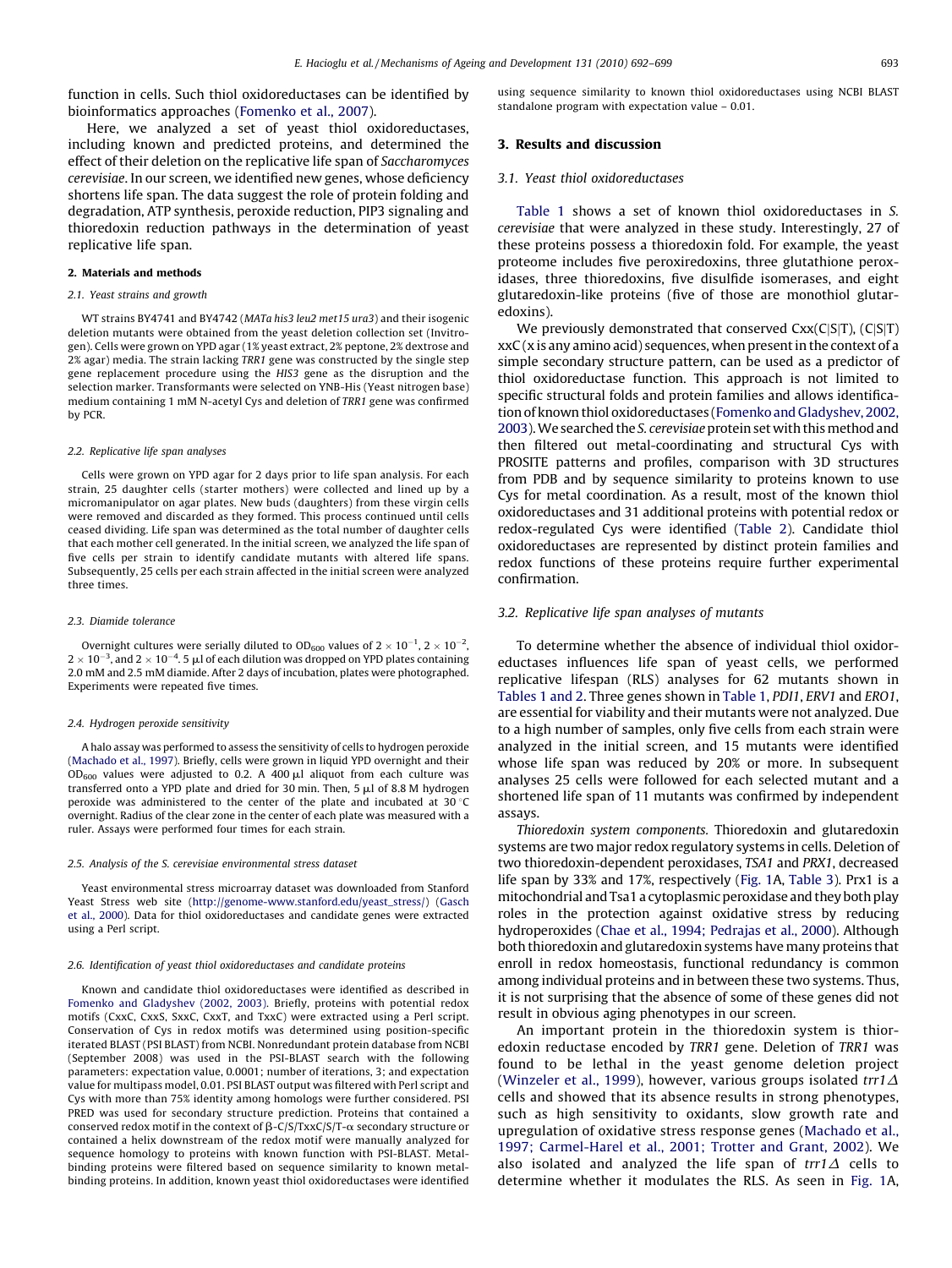<span id="page-2-0"></span>

| Table 1                      |
|------------------------------|
| Yeast thiol-oxidoreductases. |

| Systematic name | Standard name    | Redox motif | Redox motif position | Secondary structure                                 | Functions                                              |
|-----------------|------------------|-------------|----------------------|-----------------------------------------------------|--------------------------------------------------------|
| YCL043C         | PDI1             | CxxC, CxxC  | 60, 405              | $\beta$ -CGHC- $\alpha$ , $\beta$ -CGHC- $\alpha$   | Protein disulfide isomerase                            |
| YCL035C         | GRX1             | CxxC        | 26                   | $\beta$ -CPYC- $\alpha$                             | Glutaredoxin                                           |
| YCR083W         | TRX3             | CxxC        | 54                   | $B-CGPC-\alpha$                                     | Mitochondrial thioredoxin                              |
| YDR286C         | YDR286C          | CxxC        | 30                   | $\beta$ -CGLC- $\alpha$                             | Thioredoxin                                            |
| YDR513W         | GRX2             | CxxC        | 60                   | $\beta$ -CPYC- $\alpha$                             | Glutaredoxin                                           |
| <b>YGR029W</b>  | ERV1             | CxxC, CxxC  | 29, 129              | -CRSC- $\alpha$ , $\alpha$ -CNWC- $\alpha$          | Mitochondrial biogenesis                               |
| YGR209C         | TRX2             | CxxC        | 30                   | $\beta$ -CGPC- $\alpha$                             | Thioredoxin                                            |
| YIL005W         | EPS1             | CxxC, CxxC  | 59, 199              | $\beta$ -CPHC- $\alpha$ , $\beta$ -CDKC- $\alpha$   | Protein disulfide isomerase                            |
| YLR043C         | TRX1             | CxxC        | 29                   | $\beta$ -CGPC- $\alpha$                             | Thioredoxin                                            |
| <b>YLR364W</b>  | GRX8             | CxxC        | 24                   | $\beta$ -CPDC- $\alpha$                             | Glutaredoxin                                           |
| <b>YML130C</b>  | ERO1             | CxxC, CxxC  | 348, 351             | $\alpha$ -CVQC- $\alpha$ , $\alpha$ -CDRC- $\alpha$ | Involved in protein disulfide bond formation in the ER |
| YOL088C         | MPD <sub>2</sub> | CxxC        | 55                   | $\beta$ -COHC- $\alpha$                             | Thiol-disulfide isomerase                              |
| YOR288C         | MPD1             | CxxC        | 58                   | $\beta$ -CGHC- $\alpha$                             | Thiol-disulfide isomerase                              |
| YML019W         | OST6             | CxxC        | 77                   | $\beta$ -COLC- $\alpha$                             | Subunit of N-oligosaccharyltransferase complex         |
| YOR085W         | OST3             | CxxC        | 72                   | $\beta$ -CSLC- $\alpha$                             | Subunit of N-oligosaccharyltransferase complex         |
| YDR353W         | TRR1             | CxxC        | 141                  | -CAVC- $\alpha$                                     | Cytosolic thioredoxin reductase                        |
| YPR037C         | ERV <sub>2</sub> | CxxC        | 120                  | $\alpha$ -CGEC- $\alpha$                            | Erv <sub>2</sub>                                       |
| <b>YLR109W</b>  | AHP1             | <b>SxxC</b> | 58                   | $\beta$ -SPTC- $\alpha$                             | Peroxiredoxin                                          |
| YDR453C         | TSA2             | <b>SxxC</b> | 44                   | $\beta$ -SFVC- $\alpha$                             | Peroxiredoxin                                          |
| YBR014C         | GRX7             | CxxS        | 108                  | $\beta$ -CPYS- $\alpha$                             | Monothiol glutaredoxin                                 |
| YDL010W         | GRX6             | CxxS        | 136                  | $\beta$ -CSYS- $\alpha$                             | Monothiol glutaredoxin                                 |
| YDR098C         | GRX3             | CxxS        | 211                  | $\beta$ -CGFS- $\alpha$                             | Monothiol glutaredoxin                                 |
| <b>YER174C</b>  | GRX4             | CxxS        | 171                  | $\beta$ -CGFS- $\alpha$                             | Monothiol glutaredoxin                                 |
| YPL059W         | GRX5             | CxxS        | 60                   | $\beta$ -CGFS- $\alpha$                             | Monothiol glutaredoxin                                 |
| <b>YDR518W</b>  | EUG1             | CxxS, CxxS  | 62, 405              | $\beta$ -CLHS- $\alpha$ , $\beta$ -CIHS- $\alpha$   | Protein thiol-disulfide isomerase                      |
| YCL033C         | MXR2             | CxxS        | 157                  | -CVNS-                                              | Methionine-R sulfoxide reductase                       |
| YBR244W         | GPX2             | CxxT        | 36                   | $\beta$ -CGFT- $\alpha$                             | Glutathione peroxidase                                 |
| YGR154C         | GTO1             | CxxT        | 30                   | $\beta$ -CPFT- $\alpha$                             | Glutathione S-transferase                              |
| YIR037W         | HYR1             | CxxT        | 35                   | $\beta$ -CGFT- $\alpha$                             | Glutathione peroxidase                                 |
| YKL026C         | GPX1             | CxxT        | 35                   | $\beta$ -CAFT- $\alpha$                             | Glutathione peroxidase                                 |
| YBL064C         | PRX1             | <b>TxxC</b> | 87                   | $\beta$ -TPVC- $\alpha$                             | Peroxiredoxin                                          |
| YIL010W         | DOT5             | <b>TxxC</b> | 103                  | $\beta$ -TPGC- $\alpha$                             | Peroxiredoxin                                          |
| YML028W         | TSA1             | <b>TxxC</b> | 44                   | $\beta$ -TFVC- $\alpha$                             | Peroxiredoxin                                          |
| YER042W         | MXR1             | CxxG        | 24                   | $\beta$ -CFWG- $\alpha$                             | Methionine-S sulfoxide reductase                       |

# Table 2

Yeast candidate thiol oxidoreductases.

| Systematic<br>name | Standard<br>name | Redox<br>motif | Redox motif<br>position | Secondary structure                       | <b>Functions</b>                                                                         |
|--------------------|------------------|----------------|-------------------------|-------------------------------------------|------------------------------------------------------------------------------------------|
| YDL034W            | YDL034W          | CxxC           | 38                      | $\alpha$ -CNSC-                           | Molecular function and biological process unknown                                        |
| YGL211W            | NCS6             | CxxC           | 21                      | $\alpha$ -CELC- $\alpha$                  | Required for thiolation of the uridine, urmylation, invasive and pseudohyphal growth     |
| YJL028W            | YJL028W          | CxxC           | 52                      | $\alpha$ -CFAC- $\alpha$                  | Co-localizes with ribosome, molecular function and biological process unknown            |
| <b>YJR014W</b>     | TMA22            | CxxC           | $\overline{7}$          | -CGIC- $\alpha$                           | Associates with ribosomes and has a putative RNA binding domain                          |
| <b>YKL212W</b>     | SAC1             | CxxC           | 391                     | $\beta$ -CMDC- $\alpha$                   | Required for phosphatidylinositol phosphate biosynthesis                                 |
| <b>YLR271W</b>     | <b>YLR271W</b>   | CxxC           | 247                     | $\beta$ -CFFC- $\alpha$                   | Molecular function and biological process unknown                                        |
| YML041C            | VPS71            | CxxC           | 243, 255                | $\beta$ -CSIC- $\alpha$ , -CVNC- $\alpha$ | Required for vacuolar protein sorting; nucleosome binding, chromatin remodeling          |
| <b>YNL325C</b>     | FIG4             | CxxC           | 466                     | $B-CIDC-\alpha$                           | Phosphatidylinositol-3,5-bisphosphate 5-phosphatase activity                             |
| <b>YNL119W</b>     | NCS <sub>2</sub> | CxxC           | 2,365                   | CQRC- $\alpha$ , $\beta$ -CQIC- $\alpha$  | Required for thiolation of the uridine; has a role in urmylation                         |
| <b>YNL106C</b>     | <b>INP52</b>     | CxxC           | 445                     | $\beta$ -CLDC- $\alpha$                   | Polyphosphatidylinositol phosphatase                                                     |
| <b>YOR109W</b>     | <b>INP53</b>     | CxxC           | 420                     | $\beta$ -CLDC- $\alpha$                   | Polyphosphatidylinositol phosphatase; involved in trans Golgi network                    |
| <b>YOR196C</b>     | LIP5             | CxxC           | 184                     | $\beta$ -CRFC- $\alpha$                   | Protein involved in biosynthesis of the coenzyme lipoic acid                             |
| <b>YOR274W</b>     | MOD5             | CxxC           | 374                     | $\alpha$ -CNVC- $\alpha$                  | Required for biosynthesis of the modified base isopentenyladenosine in mitochondrial     |
| <b>YPL107W</b>     | YPL107W          | CxxC           | 90                      | $-CVNC-\alpha$                            | Molecular function and biological process unknown                                        |
| YDL077C            | VAM6             | CxxC           | 984                     | -CPIC-                                    | Critical role in the tethering steps of vacuolar membrane                                |
| YNR020C            | ATP23            | CxxC           | 130                     | -CDYC-                                    | Putative metalloprotease of the mitochondrial inner membrane                             |
| YGL019W            | CKB1             | CxxC           | 183                     | -CPSC-                                    | Casein Kinase Beta subunit; protein kinase regulator activity, cellular iron homeostasis |
| YGL017W            | ATE1             | CxxC           | 19                      | -CGYC-                                    | Arginyltransferase activity; protein modification process                                |
| YHR035W            | YHR035W          | CxxC           | 47                      | -CLFC-                                    | Molecular function and biological process unknown                                        |
| YIR026C            | YVH1             | CxxC           | 306                     | -CPGC-                                    | Protein phosphatase involved in vegetative growth at low temperatures                    |
| <b>YLR244C</b>     | MAP1             | CxxC           | 36                      | -CPVC-                                    | Methionine aminopeptidase                                                                |
| YOR039W            | CKB2             | CxxC           | 166                     | -CPSC-                                    | Beta regulatory subunit of casein kinase 2, a Ser/Thr protein kinase                     |
| YNL239W            | LAP3             | <b>SxxC</b>    | 93                      | SGRC- $\alpha$                            | Cysteine aminopeptidase with homocysteine-thiolactonase activity                         |
| <b>YNL288W</b>     | CAF40            | CxxS           | 181                     | $\alpha$ -CVAS- $\alpha$                  | Subunit of the CCR4-NOT complex involved in controlling mRNA translation                 |
| YOR014W            | RTS1             | CxxS           | 583                     | $\alpha$ -CISS- $\alpha$                  | B-type regulatory subunit of protein phosphatase 2A                                      |
| YER039C-A          | YER039C-A        | CxxS           | 24                      | $\alpha$ -CASS                            | Molecular function and biological process unknown                                        |
| YFL042C            | YFL042C          | CxxS           | 239                     | -CFNS-                                    | Molecular function and biological process unknown                                        |
| YOL052C            | SPE <sub>2</sub> | CxxS           | 284                     | -CGYS-                                    | S-adenosylmethionine decarboxylase; required for the biosynthesis of spermidine          |
| <b>YMR215W</b>     | GAS3             | CxxT           | 253                     | $\beta$ -CSGT- $\alpha$                   | Putative 1,3-beta-glucanosyltransferase; biological process unknown                      |
| YNL280C            | ERG24            | CxxT           | 381                     | $\alpha$ -CLAT- $\alpha$                  | C-14 sterol reductase, acts in ergosterol biosynthesis                                   |
| YBR249C            | ARO4             | TxxC           | 340                     | $\beta$ -TDAC- $\alpha$                   | Catalyzes the first step in aromatic amino acid biosynthesis                             |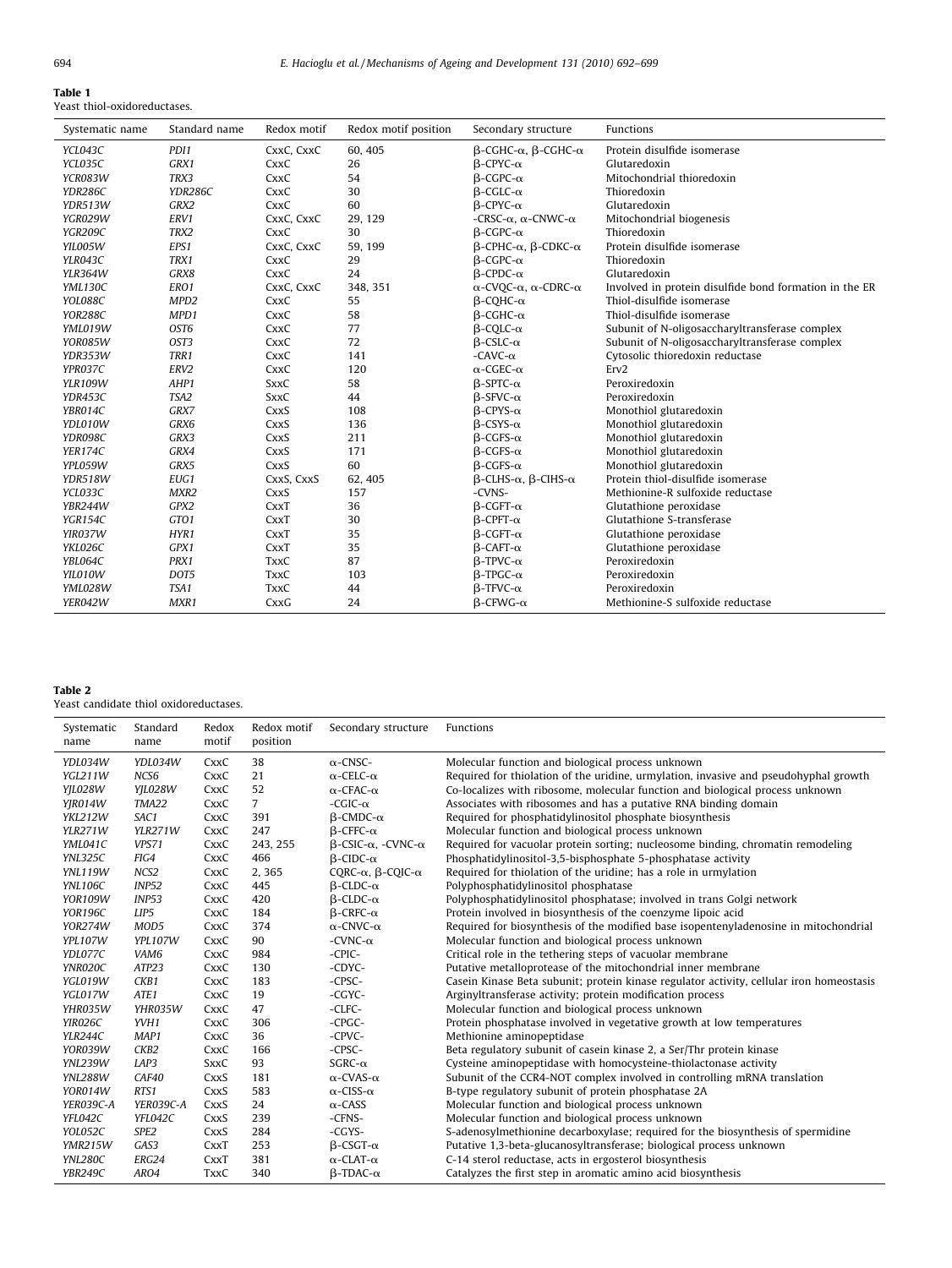<span id="page-3-0"></span>

Fig. 1. Replicative life span analyses of yeast cells. Life span analyses for indicated known (A) and candidate (B) thiol oxidoreductase mutants.

deletion of TRR1 gene caused a 54% reduction in the RLS which was the most significant effect observed for all genes examined in this study. Trr1 can reduce both cytosolic thioredoxins (Trx1, Trx2) and its absence leads to accumulation of oxidized forms of these proteins, altering cellular redox homeostasis. It is not surprising that deletion of neither TRX1 nor TRX2 affected the life span, probably due to redundancy in their functions. Previous studies showed that while deletion of either thioredoxin alone had no obvious phenotype, deletion of both simultaneously caused dramatic effects on DNA synthesis and cell cycle progression ([Muller, 1994; Koc et al., 2006](#page-6-0)).

Protein folding, degradation and processing pathways. Protein oxidation and aggregation received much attention in the previous

| Table 3                               |  |  |  |
|---------------------------------------|--|--|--|
| Statistical analyses of RLS analyses. |  |  |  |

| Strain                                                                                                                      | Mean<br><b>RLS</b>                           | Standard<br>deviation                | % decrease<br>in RLS                   | $P$ value                                                                                                                                          |
|-----------------------------------------------------------------------------------------------------------------------------|----------------------------------------------|--------------------------------------|----------------------------------------|----------------------------------------------------------------------------------------------------------------------------------------------------|
| WT<br>tsa1 $\Delta$<br>prx1 $\Delta$<br>eug1 $\Delta$<br>mpd2 $\Delta$<br>atp23 $\Delta$<br>fig4 $\Delta$<br>inp52 $\Delta$ | 24<br>16<br>20<br>21<br>19<br>16<br>19<br>17 | 7<br>5<br>5<br>6<br>6<br>5<br>6<br>6 | 33<br>17<br>13<br>21<br>33<br>21<br>29 | $6 \times 10^{-8}$<br>$7 \times 10^{-3}$<br>$1 \times 10^{-3}$<br>$4\times10^{-4}$<br>$1\times10^{-8}$<br>$3 \times 10^{-4}$<br>$3 \times 10^{-6}$ |
| map1 $\Delta$<br>$vps71 \Delta$<br>$vbr042c\Delta$<br>trr1 $\Delta$                                                         | 20<br>19<br>21<br>11                         | 7<br>7<br>6<br>4                     | 17<br>21<br>13<br>54                   | $9 \times 10^{-3}$<br>$6\times10^{-4}$<br>$1 \times 10^{-3}$<br>$1\times10^{-16}$                                                                  |

Data were derived from pair-matched experiments and compared to wild type cells by a two-tailed  $t$  test.  $n = 70$  for each strain.

aging studies. Misfolding of proteins and accumulation of protein aggregates was shown to be linked to aging and age-related pathologies [\(Carrard et al., 2002](#page-6-0)). However, the roles of protein disulfide isomerases (PDIs) in the aging process have not been studied in detail. These enzymes play important roles in protein folding. Yeast cells have five members of this family, and only Pdi1 is an essential protein. In our analyses, deletion of EUG1 and MPD2 genes decreased the life span by 13% and 21%, respectively (Fig. 1A, Table 3). In addition to their protein disulfide isomerase activities, Mpd2 and Eug1 may function as chaperones ([Kimura et al., 2005\)](#page-6-0) and overexpression of MPD2, among all protein disulfide isomerase enzymes, could compensate for the absence of PDI1 in a CxxC motif-dependent manner ([Tachikawa et al., 1997;](#page-7-0) [Norgaard and Winther, 2001](#page-7-0)). Thus, these two proteins are important components of protein folding pathways. Previous studies showed that PDI is oxidatively modified in the liver of aged mice ([Rabek et al., 2003](#page-6-0)), and its activity is decreased during aging ([Nuss et al., 2008](#page-6-0)). In cells, accumulation of unfolded proteins triggers the unfolded protein response pathway and the absence of PDI seems to activate this pathway in yeast ([Jonikas et al., 2009](#page-6-0)). Here, we showed that absence of two members of the PDI family, Eug1 and Mpd2, decreased the life span of cells probably due to accumulation of unfolded or misfolded proteins.

In addition to PDIs, we analyzed several other proteins implicated in protein folding, degradation or processing. VPS71 gene product has been shown to participate in vacuolar protein sorting ([Bonangelino et al., 2002\)](#page-6-0) and chromatin remodeling ([Wu](#page-7-0) [et al., 2005\)](#page-7-0). Its deletion led to a 21% decrease in life span. Vps71 is a nucleosome binding component of the Swir1 complex, which replaces histone variant H2AZ for H2A [\(Wu et al., 2005\)](#page-7-0). MAP1 gene encodes a methionine aminopeptidase that plays a role in cotranslational removal of N-terminal methionines from nascent polypeptides [\(Chang et al., 1990\)](#page-6-0). Even though physiological function of Map1 is not clear, deficiency in this protein decreased the average life span by 17% (Fig. 1B).

Assembly of ATP synthase. Cellular ATP generation depends on the correct assembly of F0F1-ATP synthase, which is made of both nuclear and mitochondria-encoded proteins. Atp23 is a peptidase for the maturation of F0-subunit Atp6. Apart from its peptidase activity, Atp23 plays a role in association of Atp6 with Atp9 oligomers in the assembly of F0F1 ATP synthase ([Osman](#page-6-0) [et al., 2007\)](#page-6-0). Deficiency in this protein decreased the life span of yeast cells by 33% (Fig. 1B). Cells lacking ATP23 gene were petite, had defective ATPase activity and showed deficiency in many cytochromes [\(Zeng et al., 2007](#page-7-0)). Since the deletion of ATP23 resulted in pleiotropic effects in mitochondria, it is not surprising that the absence of this gene also resulted in a shorter RLS.

PIP signaling system. Two of the short-living mutants lacked FIG4 and INP52 genes, both of which play a role in phosphatidylinositol signaling system. Deletion of FIG4 and INP52 decreased the average life span by 21% and 29%, respectively (Fig. 1B). Products of both genes contain Sac phosphatase and 5-phosphatase domains and control diverse cellular functions, such as mating response, endocytosis and exocytosis ([Hughes et al., 2000](#page-6-0)). fig0020 is a phosphatidylinositol 3,5-bisphosphate phosphatase required for efficient mating, membrane trafficking, and response to osmotic shock ([Erdman et al., 1998; Gary et al., 2002\)](#page-6-0), and Inp52 is a polyphosphatidylinositol phosphatase involved in endocytosis and hyperosmotic stress [\(Stolz et al., 1998](#page-7-0)). Since these genes participate in different pathways, it is not clear which of their functions limit the life span.

Genes with unknown functions. Absence of YFL042c decreased life span by 13% (Fig. 1B). YFL042c encodes a 76 kDa protein of unknown function.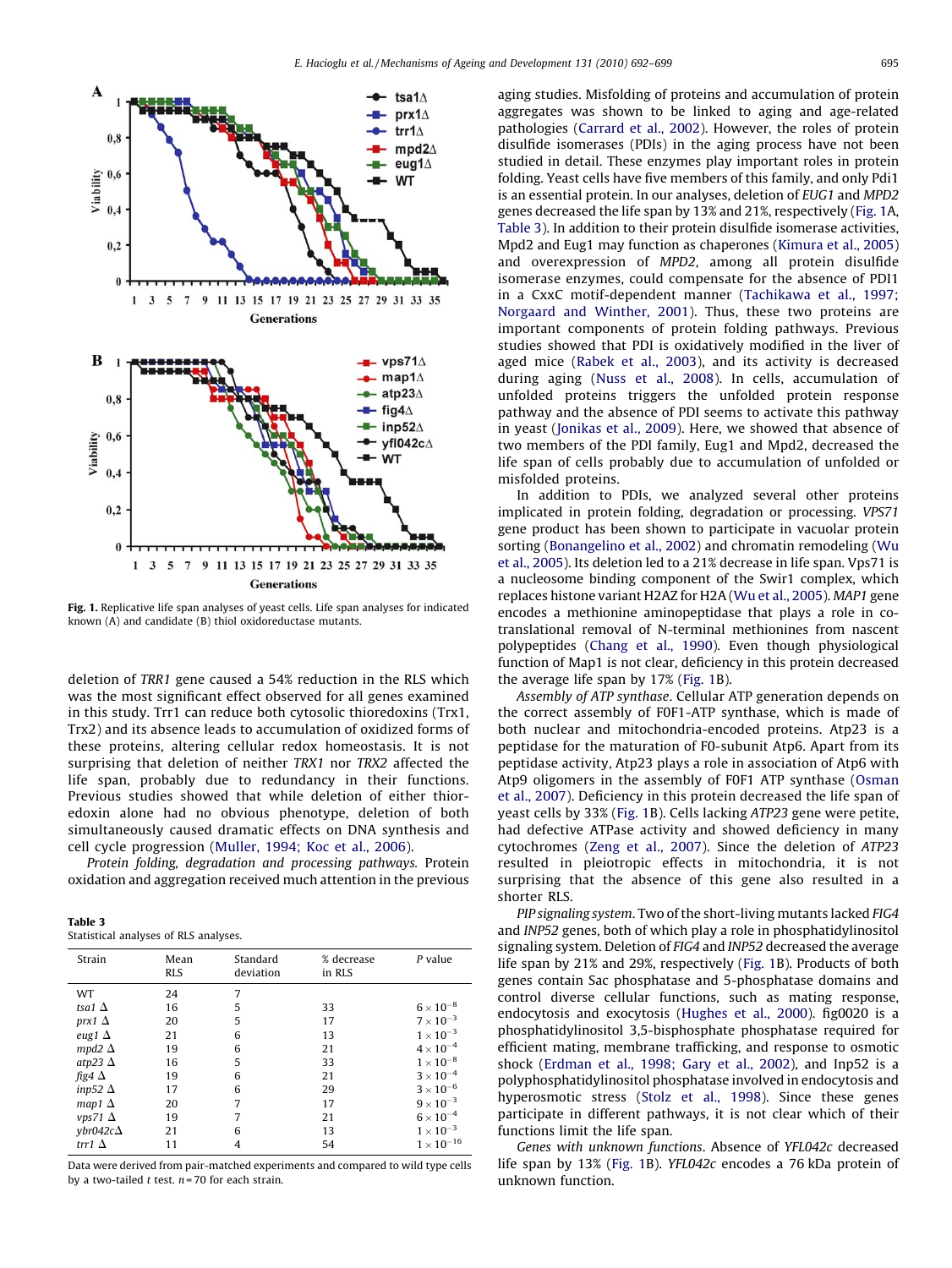<span id="page-4-0"></span>

Fig. 2. Diamide sensitivity assay. Overnight cultures were diluted to indicate densities and 5  $\mu$ l of each cell suspension was spotted on plates containing shown amounts of diamide. Cells were grown for 3 days and plates were photographed. Experiments were repeated five times and a representative picture is shown.

Oxidative stress tolerance of short living mutants. To better understand the underlying reasons for a short life span of examined mutant cells, we analyzed these mutants for sensitivity to oxidants, diamide and hydrogen peroxide. Diamide sensitivity of mutants was investigated by a spotting assay. As seen in Fig. 2, deletion of MAP1, TRR1 and VPS71genes resulted in the greatest sensitivity to diamide. The other mutants were either not sensitive or showed marginal sensitivity. To characterize the effect of hydrogen peroxide, logarithmically growing cells were spread on YPD plates, and a drop of hydrogen peroxide was administered at the center of the plates. The diameter of the clear zone in which growth was suppressed was measured for each strain after overnight incubation and results were summarized in Fig. 3 and [Table 4.](#page-6-0) Surprisingly, most of the mutants were not sensitive to hydrogen peroxide treatment and they formed halos 3-3.5 cm in diameter. Only  $trt\Delta$  cells were very



Fig. 3. Hydrogen peroxide sensitivity assay. Sensitivity of cells to hydrogen peroxide was determined by a halo assay in which 5  $\mu$ l of 8.8 M H<sub>2</sub>O<sub>2</sub> applied to the center of the YPD plates which were preinoculated with cells. The diameter of zones in which cell growth was suppressed was measured. Each strain was tested four times, and the bars show the standard errors of the mean.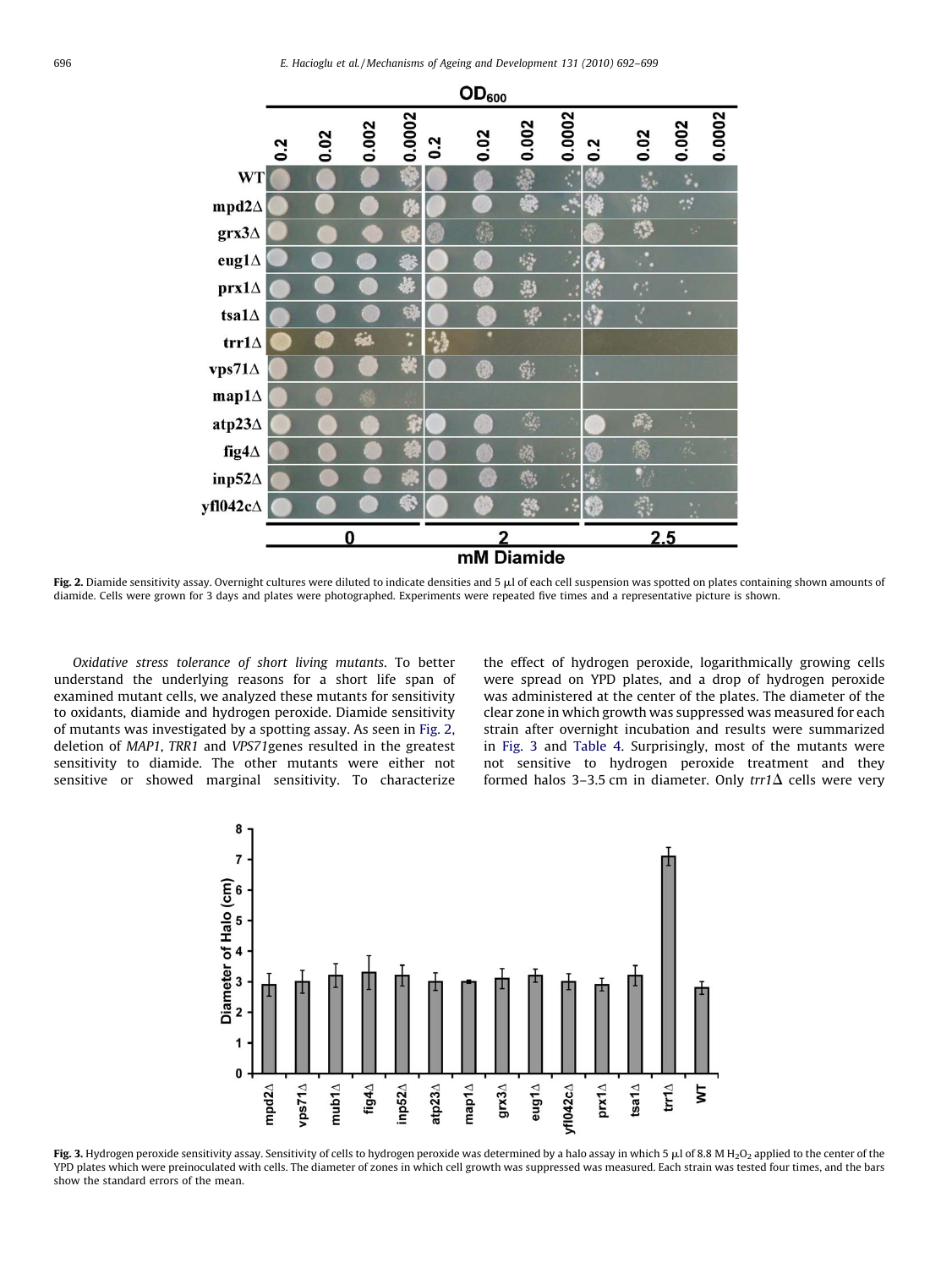

Fig. 4. Transcriptional expression analyses of oxidoreductases in response to redox stresses. (A) Regulation of thiol oxidoreductase gene expression by 0.32 mM hydrogen peroxide. (B) Regulation by 1 mM menadione. (C) Regulation by 2.5 mM DTT. (D) Regulation by 1.5 mM diamide.

sensitive to hydrogen peroxide and formed 7 cm-halos ([Fig. 3,](#page-4-0) [Table 4\)](#page-6-0).

Apart from sensitivity of the mutants to oxidants, we extracted and analyzed data from a publicly available dataset [\(Gasch et al.,](#page-6-0) [2000\)](#page-6-0) to asses the expression profiles of these genes in response to different redox stressors, including hydrogen peroxide (Fig. 4A), menadione (Fig. 4B), DTT (Fig. 4C) and diamide (Fig. 4D). In all stress conditions, expression of PRX1, TRR1 and TSA1 genes was upregulated. In addition, in response to hydrogen peroxide treatment, YCL042c expression was increased.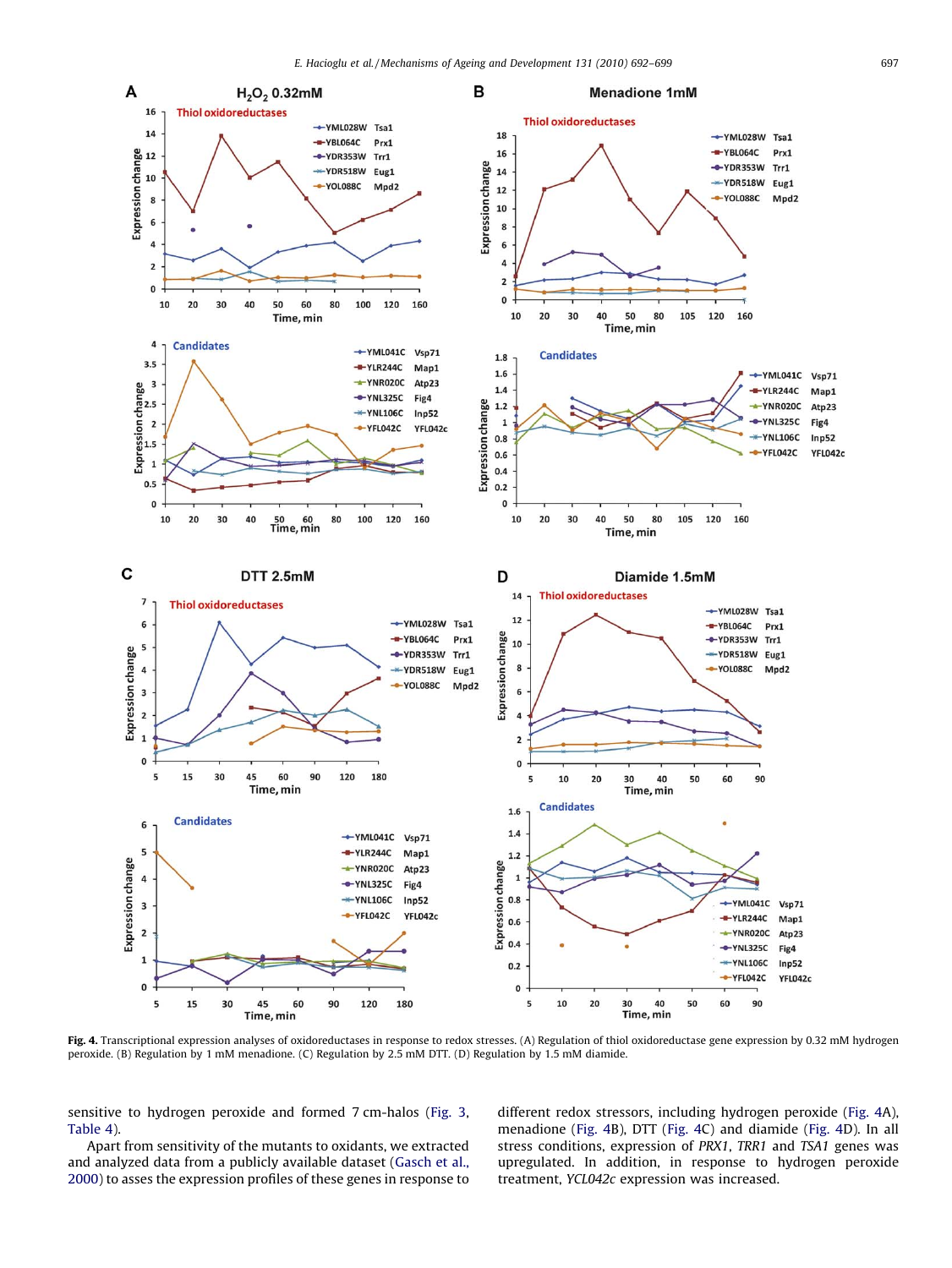<span id="page-6-0"></span>Table 4 Statistical analysis of hydrogen peroxide halo assay.

| Strain              | Mean diameter | Standard deviation | % change | P value |
|---------------------|---------------|--------------------|----------|---------|
| WT                  | 2.8           | 0.2                |          |         |
| tsa1 $\Delta$       | 3.2           | 0.3                | 14       | 0.06    |
| prx1 $\Delta$       | 3.0           | 0.2                | 6        | 0.32    |
| eug1 $\Delta$       | 3.2           | 0.2                | 14       | 0.01    |
| mpd2 $\Delta$       | 2.9           | 0.3                | 5        | 0.56    |
| atp23 $\Delta$      | 3.0           | 0.2                | 8        | 0.23    |
| fig4 $\Delta$       | 3.4           | 0.5                | 20       | 0.07    |
| inp52 $\Delta$      | 3.2           | 0.3                | 15       | 0.04    |
| map1 $\Delta$       | 3.1           | 0.1                | 9        | 0.04    |
| $vps71 \Delta$      | 3.0           | 0.3                | 7        | 0.37    |
| $v$ br042c $\Delta$ | 3.0           | 0.2                | 8        | 0.20    |
| trr1 $\Delta$       | 7.1           | 0.3                | 154      | 0.00    |

Statistical analyses were done for comparisons against wild type cells. Data were compared by a two-tailed  $t$  test.  $n = 4$  for each strain.

# 4. Conclusions

In this study, we analyzed the effects of deletion of known and candidate thiol oxidoreductases on replicative life span of S. cerevisiae. Most functions relevant to redox homeostasis are conducted by thiol oxidoreductases, and we reasoned that the absence of these genes may disrupt the redox balance of cells and affect their life span. In addition to 31 known thiol oxidoreductases, we analyzed 31 proteins with potential thiol oxidoreductase functions. Surprisingly, the RLS screen revealed that only 11 mutants had a shorter life span, while none of them had a longer RLS. These mutants were deficient in thiol oxidoreductase components of protein folding and degradation, peroxide reduction, PIP3 signaling, thioredoxin reduction, and ATP synthesis pathways.

There could be many reasons why the deficiency in most of thiol oxidoreductase genes did not lead to a change in RLS. First, redundancy in yeast thiol oxidoreductases is very common. For example, the core of the yeast set of thiol oxidoreductases consists of five peroxiredoxins, three glutathione peroxidases, three thioredoxins, five protein disulfide isomerases, and eight glutaredoxin-like proteins. Thus, absence of individual genes could be compensated by their functional homologs. Analyses of multiple gene mutants, when viable, for each thiol oxidoreductase family should be performed to assess the role of each family/pathway in the RLS. Second, many of these oxidoreductases are regulated by transcription factors Yap1 or Skn7 and a compensatory upregulation of other proteins induced by these transcription factors may help cells to cope with stress conditions more efficiently. Third, some mutants may have escaped detection in the initial screen. Additionally, deletion of PDI1, ERV1 and ERO1 is lethal, and we were not able to include these essential genes in our screen.

In this work, we did not study the mechanisms of life span decrease in oxidoreductase mutants, and our data do not necessarily exclude the possibility that the shortened life span of mutants may be an indirect effect of mutation. Thus, the role of these genes and pathways in yeast aging should be further investigated.

# Acknowledgements

We thank the Biotechnology Center and Biological Mass Spectra facility of Izmir Institute of Technology for help with instrumentation. This work was supported by DPT-2003K120690 and TUBA-GEBIP grants (to AK) and by NIH AG021518 (to VNG).

## References

Bonangelino, C.J., Chavez, E.M., Bonifacino, J.S., 2002. Genomic screen for vacuolar protein sorting genes in Saccharomyces cerevisiae. Mol. Biol. Cell. 13 (7), 2486–2501.

- Carmel-Harel, O., Stearman, R., Gasch, A.P., Botstein, D., Brown, P.O., Storz, G., 2001. Role of thioredoxin reductase in the Yap1p-dependent response to oxidative stress in Saccharomyces cerevisiae. Mol. Microbiol. 39 (3), 595–605.
- Carrard, G., Bulteau, A.L., Petropoulos, I., Friguet, B., 2002. Impairment of proteasome structure and function in aging. Int. J. Biochem. Cell. Biol. 34 (11), 1461– 1474.
- Chae, H.Z., Chung, S.J., Rhee, S.G., 1994. Thioredoxin reductase-dependent peroxide reductase from yeast. J. Biol. Chem. 269, 27670–27678.
- Chang, Y.H., Teichert, U., Smith, J.A., 1990. Purification and characterization of a methionine aminopeptidase from Saccharomyces cerevisiae. J. Biol. Chem. 265 (32), 19892–19897.
- Erdman, S., Lin, L., Malczynski, M., Snyder, M., 1998. Pheromone-regulated genes required for yeast mating differentiation. J. Cell. Biol. 140 (3), 461–483.
- Fabrizio, P., Battistella, L., Vardavas, R., Gattazzo, C., Liou, L.L., Diaspro, A., Dossen, J.W., Gralla, E.B., Longo, V.D., 2004. Superoxide is a mediator of an altruistic aging program in Saccharomyces cerevisiae. J. Cell. Biol. 166 (7), 1055–1067.
- Fomenko, D.E., Gladyshev, V.N., 2002. CxxS: fold-independent redox motif revealed by genome-wide searches for thiol/disulfide oxidoreductase function. Protein Sci. 11 (10), 2285–2296.
- Fomenko, D.E., Gladyshev, V.N., 2003. Identity and functions of CxxC-derived motifs. Biochemistry 42 (38), 11214–11225.
- Fomenko, D.E., Xing, W., Adair, B.M., Thomas, D.J., Gladyshev, V.N., 2007. Highthroughput identification of catalytic redox-active cysteine residues. Science 315 (5810), 387–389.
- Gary, J.D., Sato, T.K., Stefan, C.J., Bonangelino, C.J., Weisman, L.S., Emr, S.D., 2002. Regulation of Fab1 phosphatidylinositol 3-phosphate 5-kinase pathway by Vac7 protein and Fig4, a polyphosphoinositide phosphatase family member. Mol. Biol. Cell. 13 (4), 1238–1251.
- Gasch, A.P., Spellman, P.T., Kao, C.M., Carmel-Harel, O., Eisen, M.B., Storz, G., Botstein, D., Brown, P.O., 2000. Genomic expression programs in the response of yeast cells to environmental changes. Mol. Biol. Cell. 11 (12), 4241–4257.
- Grzelak, A., Macierzynska, E., Bartosz, G., 2006. Accumulation of oxidative damage during replicative aging of the yeast Saccharomyces cerevisiae. Exp. Gerontol. 41 (9), 813–818.
- Harman, D., 1956. Aging: a theory based on free radical and radiation chemistry. J. Gerontol. 11 (3), 298–300.
- Hughes, W.E., Cooke, F.T., Parker, P.J., 2000. Sac phosphatase domain proteins. Biochem. J. 350 (Pt. 2), 337–352.
- Jonikas, M.C., Collins, S.R., Denic, V., Oh, E., Quan, E.M., Schmid, V., Weibezahn, J., Schwappach, B., Walter, P., Weissman, J.S., Schuldiner, M., 2009. Comprehensive characterization of genes required for protein folding in the endoplasmic reticulum. Science 323 (5922), 1693–1697.
- Kaeberlein, M., Kirkland, K.T., Fields, S., Kennedy, B.K., 2005. Genes determining yeast replicative life span in a long-lived genetic background. Mech. Ageing Dev. 126 (4), 491–504.
- Kimura, T., Hosoda, Y., Sato, Y., Kitamura, Y., Ikeda, T., Horibe, T., Kikuchi, M., 2005. Interactions among yeast protein-disulfide isomerase proteins and endoplasmic reticulum chaperone proteins influence their activities. J. Biol. Chem. 280 (36), 31438–31441.
- Kirchman, P.A., Kim, S., Lai, C.Y., Jazwinski, S.M., 1999. Interorganelle signaling is a determinant of longevity in Saccharomyces cerevisiae. Genetics 152, 179–190.
- Koc, A., Gasch, A.P., Rutherford, J.C., Kim, H.Y., Gladyshev, V.N., 2004. Methionine sulfoxide reductase regulation of yeast lifespan reveals reactive oxygen speciesdependent and -independent components of aging. Proc. Natl. Acad. Sci. U.S.A. 101 (21), 7999–8004.
- Koc, A., Mathews, C.K., Wheeler, L.J., Gross, M.K., Merrill, G.F., 2006. Thioredoxin is required for deoxyribonucleotide pool maintenance during S phase. J. Biol. Chem. 281 (22), 15058–15063.
- Machado, A.K., Morgan, B.A., Merrill, G.M., 1997. Thioredoxin reductase-dependent inhibition of MCB cell cycle box activity in Saccharomyces cerevisiae. J. Biol. Chem. 272, 17045–17054.
- Muller, E.G.D., 1994. Deoxyribonucleotides are maintained at normal levels in a yeast thioredoxin mutant defective in DNA synthesis. J. Biol. Chem. 269, 24466– 24471.
- Nestelbacher, R., Laun, P., Vondrakova, D., Pichova, A., Schuller, C., Breitenbach, M., 2000. The influence of oxygen toxicity on yeast mother cell-specific aging. Exp. Gerontol. 35 (1), 63–70.
- Norgaard, P., Winther, J.R., 2001. Mutation of yeast Eug1p CXXS active sites to CXXC results in a dramatic increase in protein disulphide isomerase activity. Biochem. J. 358, 269–274 (Pt 1).
- Nuss, J.E., Choksi, K.B., DeFord, J.H., Papaconstantinou, J., 2008. Decreased enzyme activities of chaperones PDI and BiP in aged mouse livers. Biochem. Biophys. Res. Commun. 365 (2), 355–361.
- Osman, C., Wilmes, C., Tatsuta, T., Langer, T., 2007. Prohibitins interact genetically with Atp23, a novel processing peptidase and chaperone for the F1Fo-ATP synthase. Mol. Biol. Cell. 18 (2), 627–635.
- Pedrajas, J.R., Miranda-Vizuete, A., Javanmardy, N., Gustafsson, J.A., Spyrou, G., 2000. Mitochondria of Saccharomyces cerevisiae contain one-conserved cysteine type peroxiredoxin with thioredoxin peroxidase activity. J. Biol. Chem. 275 (21), 16296–16301.
- Rabek, J.P., Boylston, W.H., 3rd, J., Papaconstantinou, 2003. Carbonylation of ER chaperone proteins in aged mouse liver. Biochem. Biophys. Res. Commun. 305 (3), 566–572.
- Radyuk, S.N., Michalak, K., Klichko, V.I., Benes, J., Rebrin, I., Sohal, R.S., Orr, W.C., 2009. Peroxiredoxin 5 confers protection against oxidative stress and apoptosis and also promotes longevity in Drosophila. Biochem. J. 419 (2), 437–445.